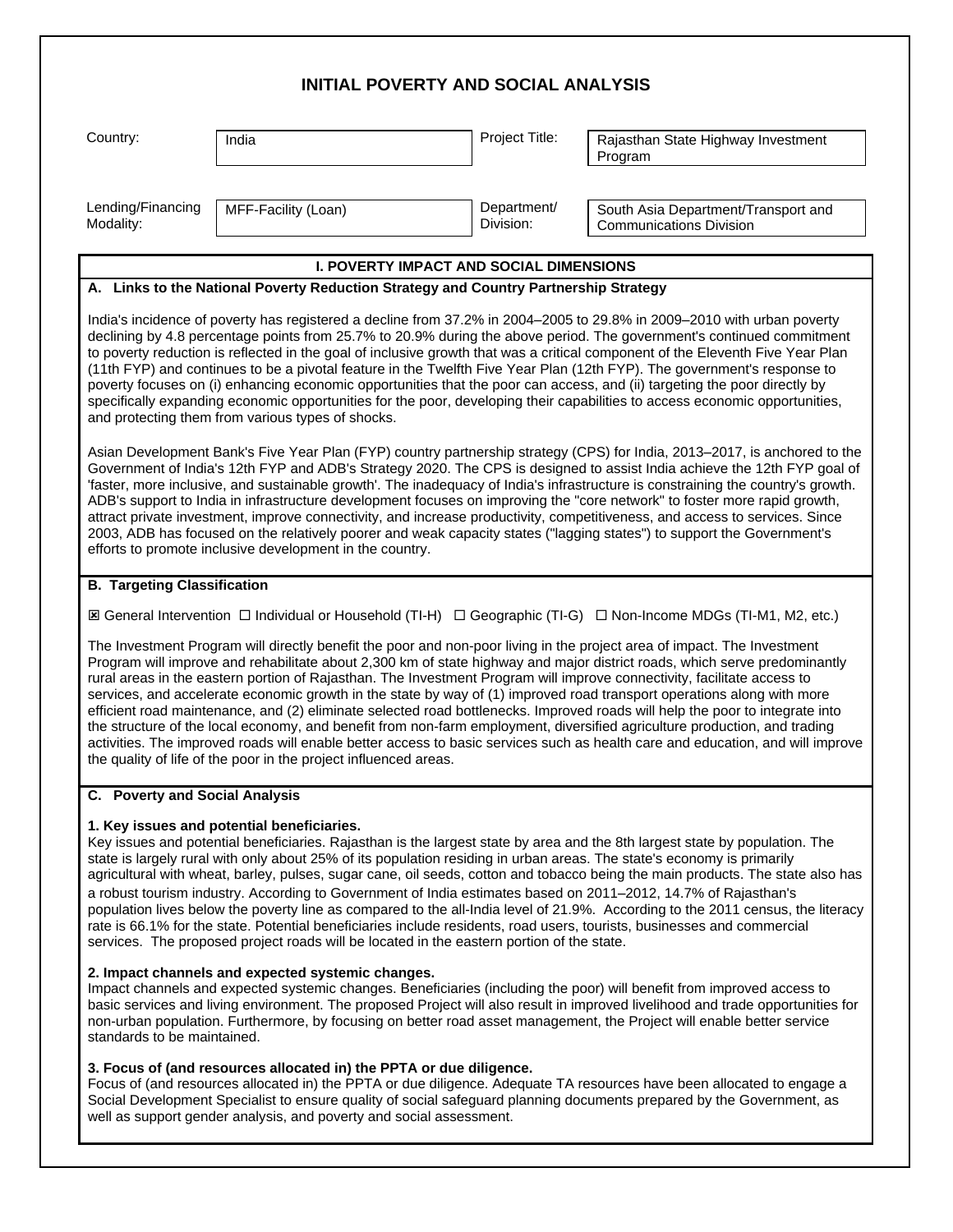**4. Specific analysis for policy-based lending.** - **II. GENDER AND DEVELOPMENT** 1. What are the key gender issues in the sector/subsector that are likely to be relevant to this project or program? Majority of women in the project area are involved in household work, since rural women rarely engage in outside work with exception of very poor households. The project will improve connectivity which will provide better access to health services, higher levels of education, economic opportunities, and social interactions for women. 2. Does the proposed project or program have the potential to make a contribution to the promotion of gender equity and/or empowerment of women by providing women's access to and use of opportunities, services, resources, assets, and participation in decision making? **⊠** Yes □ No Proactive features will be explored during project design and potential features include: (i) ensuring women actively participate during consultations during preparation; (ii) ensuring gender sensitive design in roads including covered bus shelters, road side rest areas, paved walk ways in village areas, and road safety features; and (iii) involving women in civil works and during operations and maintenance such as employed in toll booth operations. Provisions will be in the bidding documents for the civil works contractors to ensure that all applicable labor laws will be complied including not employ child labor for construction; encourage employment of the poor, particularly women; and not differentiate wages between men and women for work of equal value. 3. Could the proposed project have an adverse impact on women and/or girls or widen gender inequality?  $\Box$  Yes  $\boxtimes$  No - 4. Indicate the intended gender mainstreaming category:  $\Box$  GEN (gender equity theme)  $\Box$  EGM (effective gender mainstreaming)  $\boxtimes$  SGE (some gender elements)  $\Box$  NGE (no gender elements) **III. PARTICIPATION AND EMPOWERMENT** 1. Who are the main stakeholders of the project, including beneficiaries and negatively affected people? Identify how they will participate in the project design. Government agencies, project beneficiaries (residents, road users, tourists), affected persons, NGOs, business and community groups. 2. How can the project contribute (in a systemic way) to engaging and empowering stakeholders and beneficiaries, particularly, the poor, vulnerable and excluded groups? What issues in the project design require participation of the poor and excluded? Workshops, community mobilization, and consultation conducted for discussion on the potential needs of the community, social-related issues such as gender, HIV/AIDs, human trafficking, child labor, environment and social safeguard issues. 3. What are the key, active, and relevant civil society organizations in the project area? What is the level of civil society organization participation in the project design? **H** Information generation and sharing **H** Consultation **M** Collaboration **L** Partnership 4. Are there issues during project design for which participation of the poor and excluded is important? What are they and how shall they be addressed?  $\boxtimes$  Yes  $\Box$  No Poor and excluded affected persons impacted by land acquisition are consulted and surveyed. Additional assistance and provisions such as livelihood rehabilitation will be outlined in Resettlement Plan. **IV. SOCIAL SAFEGUARDS A. Involuntary Resettlement Category** □ A □ B □ C □ FI 1. Does the project have the potential to involve involuntary land acquisition resulting in physical and economic displacement?  $\boxtimes$  Yes  $\Box$  No The Project mostly involves improvement and rehabilitation of existing state highways within the Right of Way. Some minor bypasses are planned in order to improve geometry and mitigate impact in highly congested areas. Titleholders and non-titleholders will be impacted. Detailed census will be undertaken during project preparation. Road specific RPs will be prepared in accordance to Government and ADB policies. Resettlement Framework will be prepared to guide the preparation of other subprojects to be financed by the investment program.